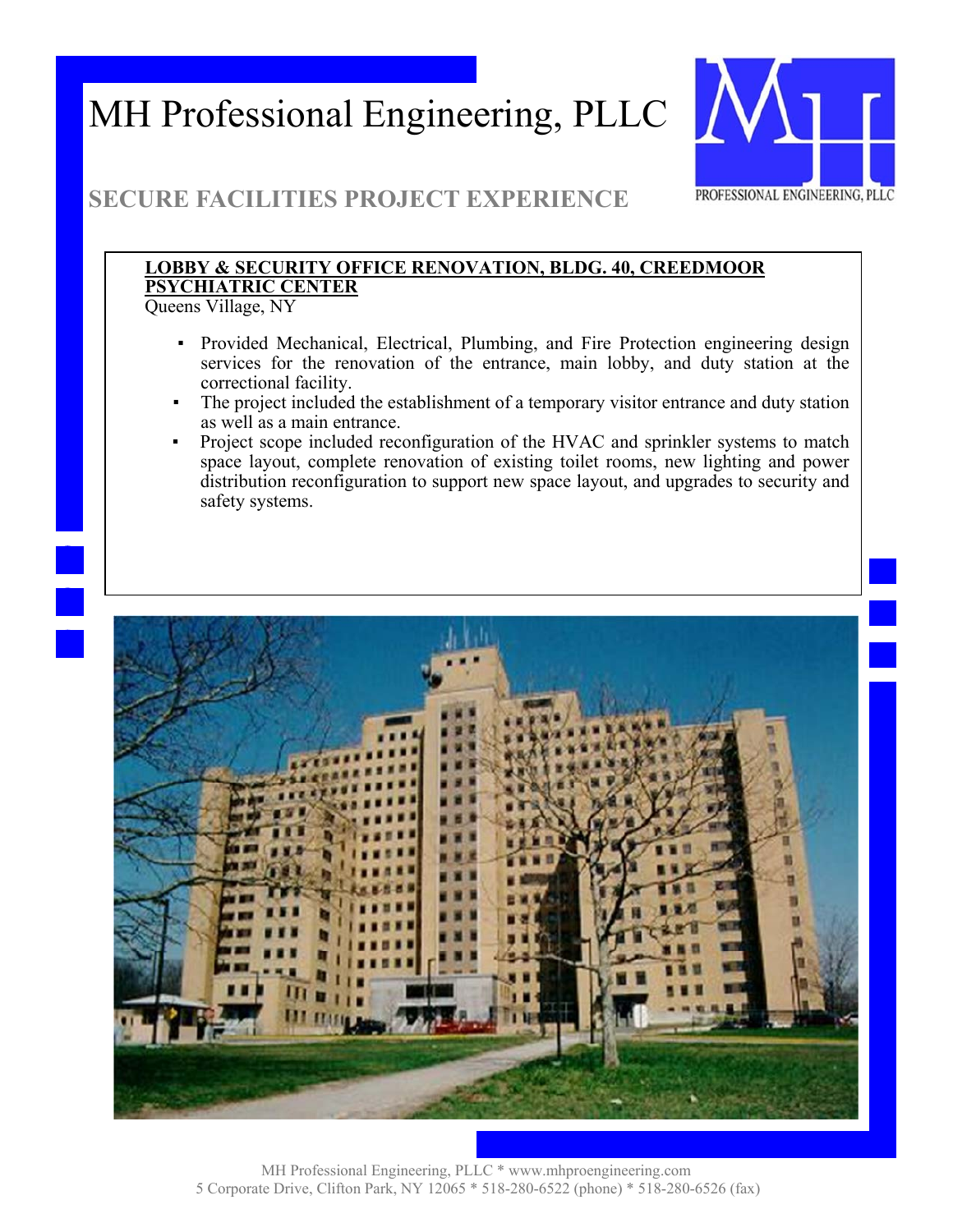

### **SECURE FACILITIES PROJECT EXPERIENCE**

#### **CLASSROOMS AND OFFICE SPACE, BLDG. 38, RESIDENTIAL REHABILITATION UNIT, CAYUGA CORRECTIONAL FACILITY**  Moravia, NY

- **•** Lead Mechanical, Electrical, and Plumbing Engineers for the renovation of 11,500 ft<sup>2</sup> space in the basement of a secure housing unit at a medium security correctional facility from storage to classroom and office space.
- HVAC systems serving these renovations consisted of an indoor desiccant dehumidification energy recovery make-up air unit in the attic for ventilation air and exhaust, and an indoor air handling unit with hot water coil for space conditioning located in the basement. The system is capable of 100% economizer cooling and controlled by an existing facility Building Management System.
- Renovations included two secure bathrooms and one staff bathroom. Plumbing systems included appropriate thermostatic mixing and recirculation of domestic hot water to existing water heater. A duplex sewage ejector pump was added for the restrooms and two sump pumps were replaced.
- Secure LED lighting was provided in the inmate occupied renovated spaces. Exit and emergency light was placed in accordance with current code requirements for egress.
- Electrical power distribution: receptacles, HVAC plumbing, A/V and CCTV camera equipment was provided to meet new classroom and office layouts for the basement and second floor.
- PA speakers, telephone and data backboxes, conduits with pullrope were provided throughout all the renovated spaces.

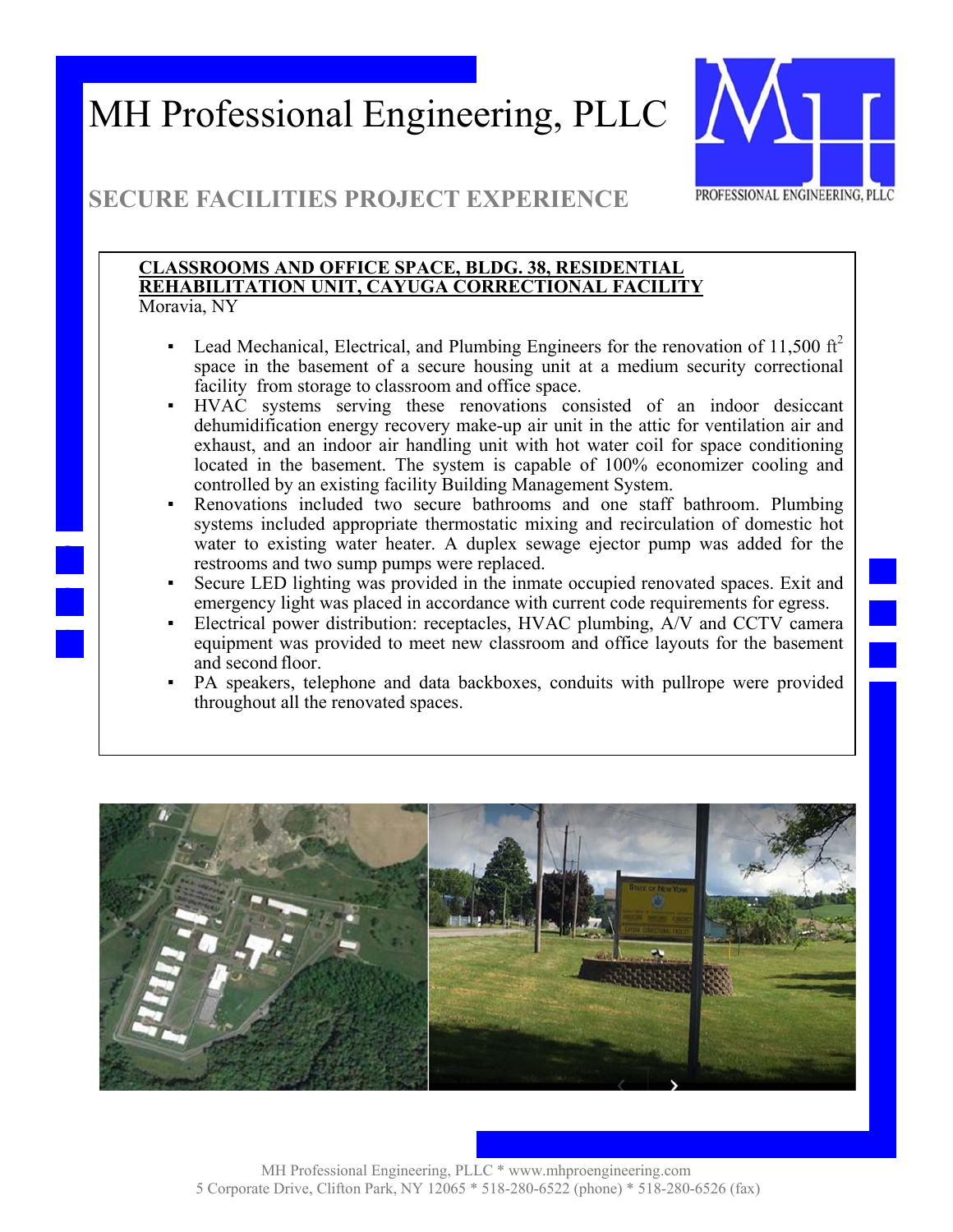

### **SECURE FACILITIES PROJECT EXPERIENCE**

#### **STATE PREPAREDNESS TRAINING CENTER**

Oriskany, NY

- The State Preparedness Training Center serves as a hub for emergency response training for natural, technological, and terrorism-related disasters for first responders at all levels of government.
- The building's function is to serve as a training center for emergency vehicular operation and includes driving simulators and classrooms, and is adjacent to a repurposed airport runway system for actual driver training.
- The building design includes a VAV system for heating and cooling, a vehicle exhaust system, radon evacuation system, wet, dry and chemical sprinkler systems, emergency power system, fire alarm system and security system.

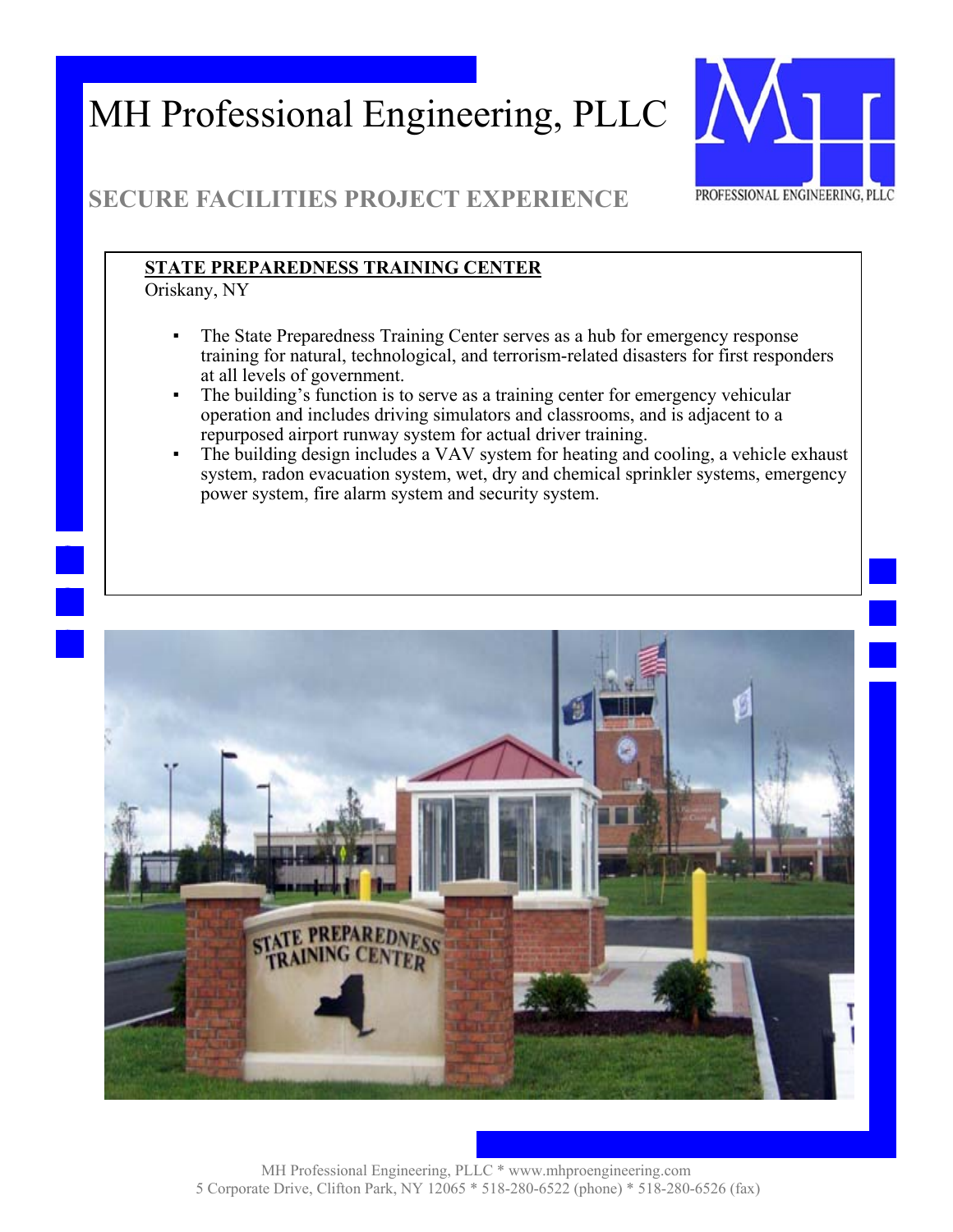

### **SECURE FACILITIES PROJECT EXPERIENCE**

### **REHABILITATE CELL BLOCK SHOWERS, GREAT MEADOW CORRECTIONAL FACILITY**

Comstock, NY

- Lead Mechanical and Plumbing Engineers.
- Project scope included the total removal and reconstruction of shower stall area and CO toilet.
- Replaced the existing inmate shower waste, vent/hot water and cold water risers from the fourth floor down to the sub-basement. Replacement in the sub-basement stopped at the existing mains.
- Retained the existing sanitary waste/vent risers serving the officer plumbing fixtures in the existing locations and enclosed existing risers within new pipe chases.
- Repiped all domestic cold/hot water supply and the hot water return risers from the sub-basement up to the fourth floor showers within the new pipe chases.
- Provided new isolation valves for water supplies to new plumbing fixtures on each level. Insulated all new water piping and portions of existing piping at each connection.
- Provided new floor drains in the showers and in the shower dressing areas.
- Provided new water closet and sink installations for the officers at each level.
- Replaced the existing exhaust branch and main ductwork serving the inmate shower areas and correctional officer's toilet room.
- Replaced the existing exhaust mains and exhaust fan in the attic.

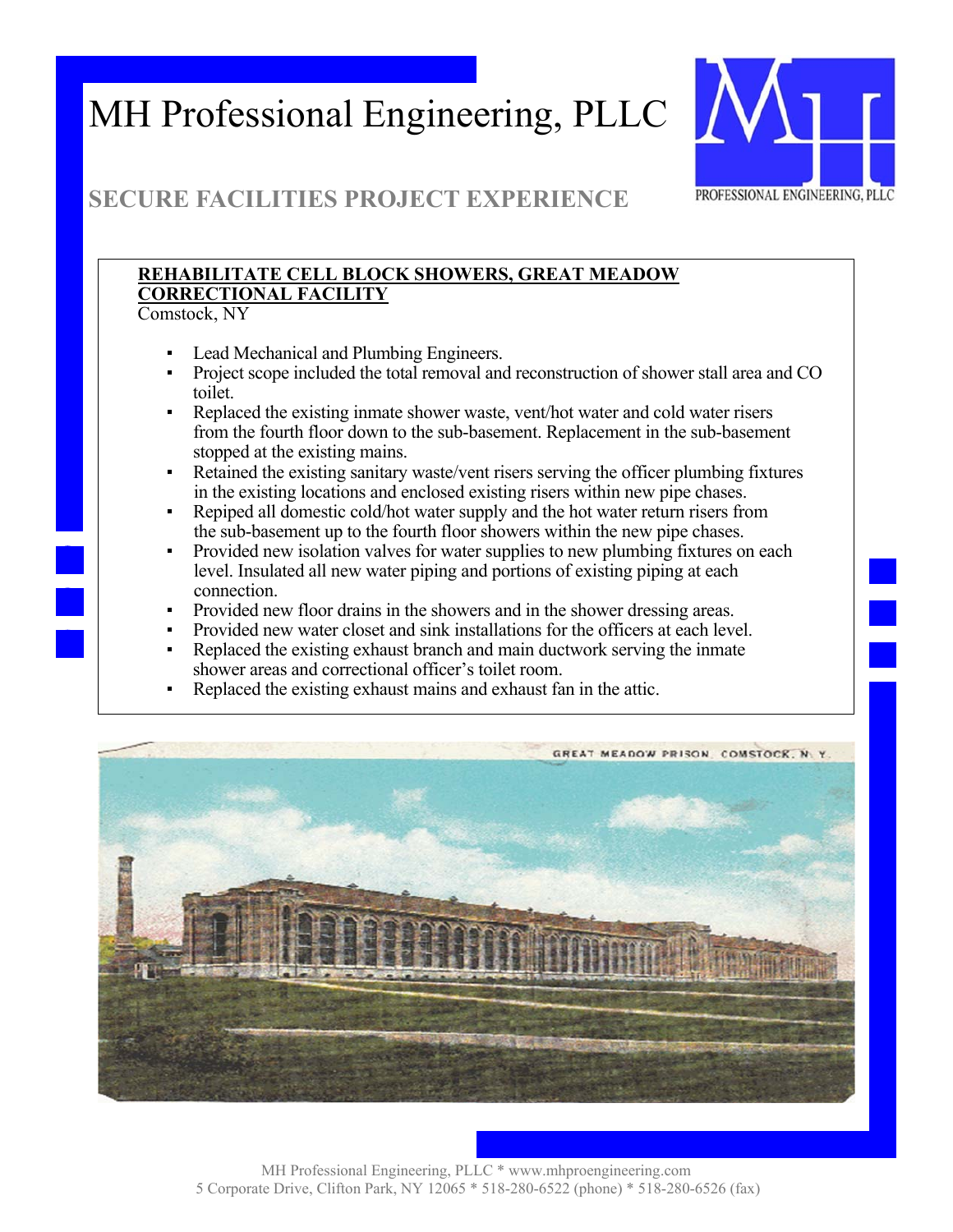

### **SECURE FACILITIES PROJECT EXPERIENCE**

#### **MACCORMICK SECURE CENTER**

Brooktondale, NY

- Designed a full sprinkler system for existing secure building.
- Project included fire pump system from an on-site pond.

### **INDUSTRY RESIDENTIAL CENTER BUILDINGS 72, 73 & 74**

Rush, NY

- Lead Mechanical and Plumbing Engineers for upgrades to bathroom and shower rooms at a juvenile secure center.
- A total of three buildings were included in the project for a total of 7,000  $\text{ft}^2$ .
- Renovation of the plumbing systems included a total of 24 showers, 18 water closets and lavatory sinks, and 18 drinking fountains. All fixtures were secure finishes and anti-ligature. New thermostatic mixing valves provided for the domestic hot water system.
- Existing exhaust systems were completely removed. A total of six energy recovery ventilators with hot water coils were designed to exhaust air from the restrooms and showers and provide conditioned make-up air to these spaces. Fin tube radiators were replaced on perimeter spaces to fit the new space layout.



MacCormick Secure Center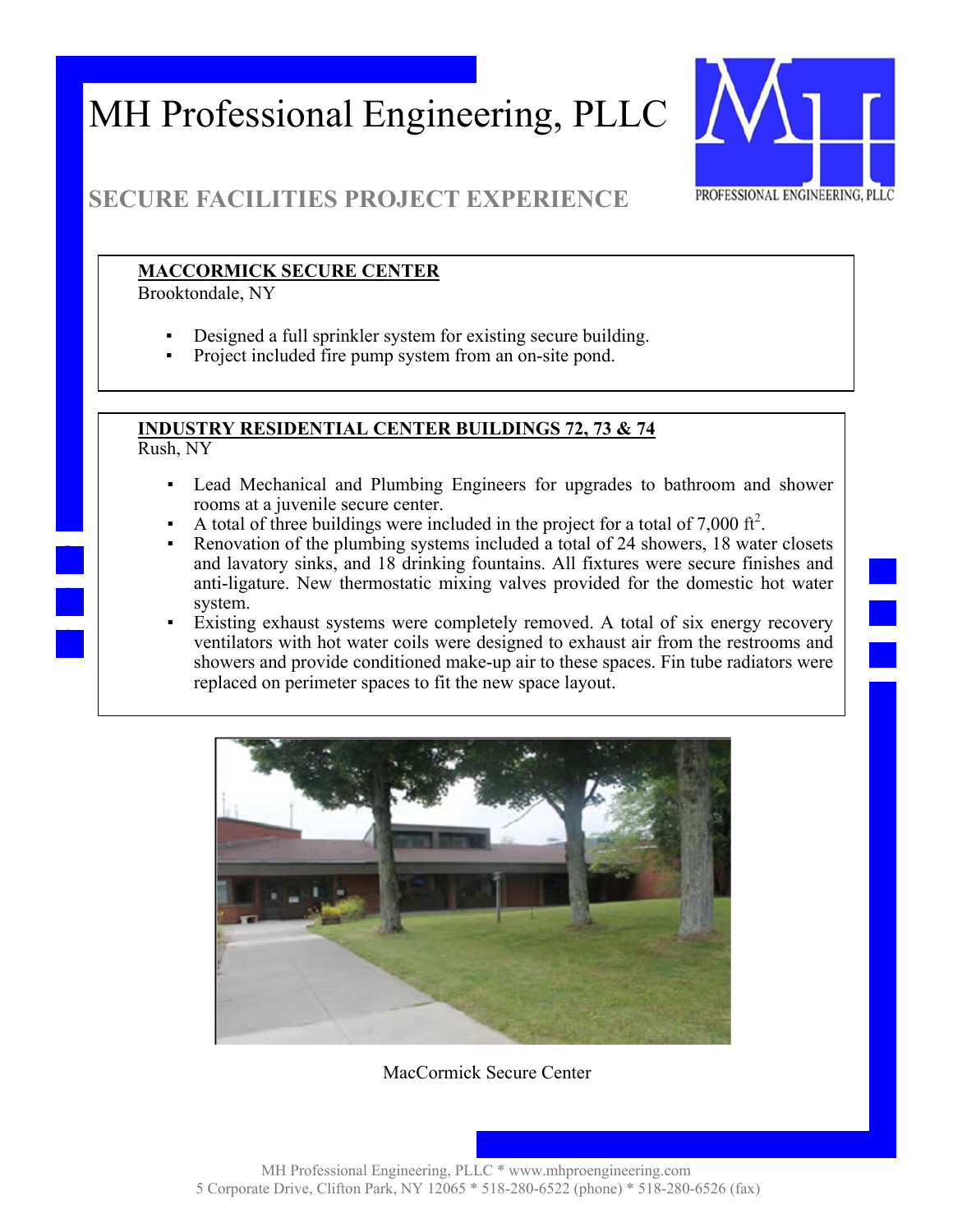

### **SECURE FACILITIES PROJECT EXPERIENCE**

### **WASHINGTON CORRECTIONAL FACILITY**

Comstock, NY

- Lead building systems engineers for the replacement of the recreation yard toilet facilities. The scope of work included the design of electrical, plumbing, and mechanical systems for the proposed toilet facilities, the upgrading of site lighting for the running track area and emergency lighting for the guard station in the recreation yard.
- In a separate project, MH Professional Engineering was the lead mechanical, electrical, and plumbing designer for upgrades to eighteen shower rooms in nine dormitories.
- Electrical design was also provided for the upgrade of the ventilation system in the weight room in Building 8.